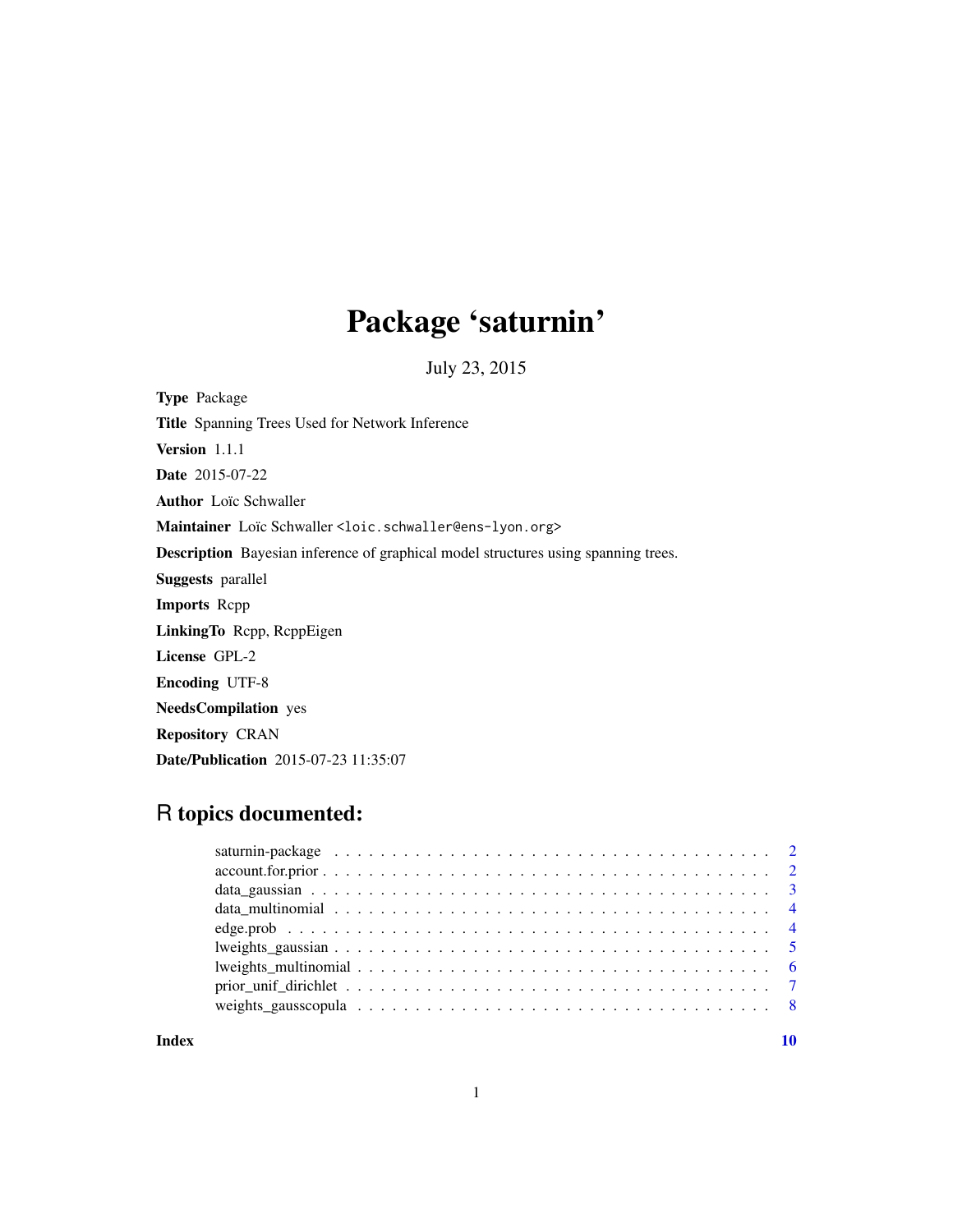<span id="page-1-0"></span>

#### Description

Bayesian inference of graphical model structures using spanning trees. For further details on the considered framework, we refer the reader to the paper quoted in the references section.

#### Details

| saturnin   |
|------------|
| Package    |
| 1.0        |
| 2015-04-10 |
| $GPI - 2$  |
|            |

#### Author(s)

Loïc Schwaller

Maintainer: Loïc Schwaller <loic.schwaller@ens-lyon.org>

# References

This package implements the method described in the paper "Bayesian Inference of Graphical Model Structures Using Trees" by L. Schwaller, S. Robin, M. Stumpf, 2015 (submitted and availavable on arXiv).

#### Examples

```
library('saturnin')
data(data_gaussian)
W <- lweights_gaussian(data_gaussian)
prob \leq edge.prob(W, log = TRUE, account.prior = TRUE, q0 = 0.5)
```
account.for.prior *Accounting for prior edge appearance probability.*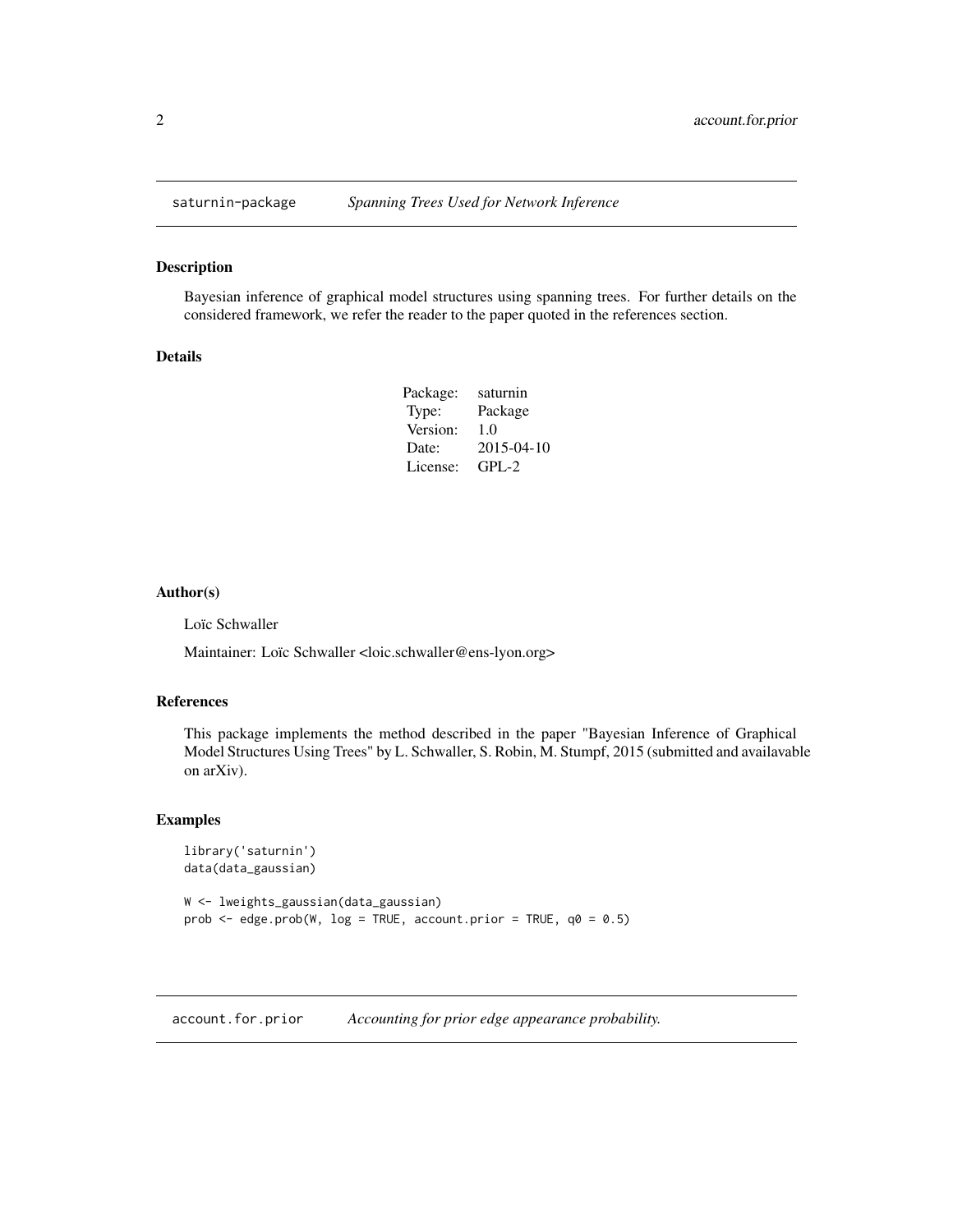# <span id="page-2-0"></span>data\_gaussian 3

#### Description

The function transforms the posterior edge appearance probability matrix given by [edge.prob](#page-3-1) to account for prior edge appearance probability. For further details on the transformation, we refer the reader to the paper quoted in the references section. The function can be directly applied in [edge.prob](#page-3-1) by setting account.prior to TRUE.

#### Usage

```
account.for.prior(prob, q0)
```
#### Arguments

| prob | Posterior edge appearance probability matrix. |
|------|-----------------------------------------------|
| a0   | Desired prior edge appearance probability.    |

# Value

| prob.q0 | Transformed posterior edge appearance probability matrix. |  |  |  |
|---------|-----------------------------------------------------------|--|--|--|
|         |                                                           |  |  |  |

# Author(s)

Loïc Schwaller

# References

This package implements the method described in the paper "Bayesian Inference of Graphical Model Structures Using Trees" by L. Schwaller, S. Robin, M. Stumpf, 2015 (submitted and availavable on arXiv).

#### Examples

```
library('saturnin')
data(data_gaussian)
W <- lweights_gaussian(data_gaussian)
prob <- edge.prob(W, log = TRUE)
prob.q0 <- account.for.prior(prob, q0 = 0.5)
```
data\_gaussian *Gaussian data.*

# Description

Sample of size  $n = 100$  from a multivariate gaussian distribution with  $p = 50$  variables.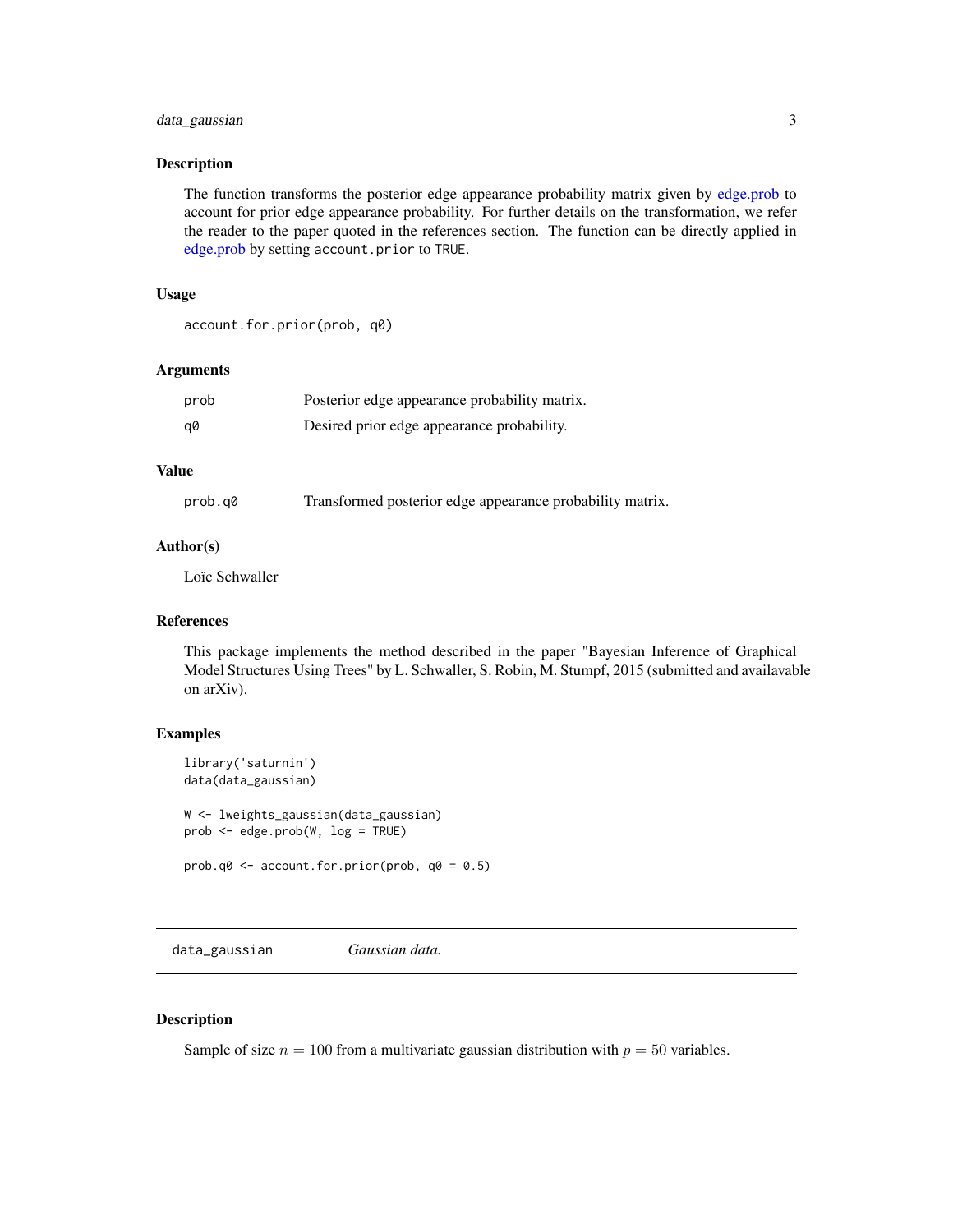#### Usage

data("data\_gaussian")

# Format

The format is: num [1:50, 1:100] 1.001 -0.21 0.513 0.166 2.135 ...

#### Examples

data(data\_gaussian)

data\_multinomial *Multinomial data.*

#### Description

Sample of size  $n = 100$  from a multinomial distribution with  $p = 100$  variables.

# Usage

```
data("data_multinomial")
```
#### Format

The format is: int [1:100, 1:100] 8 10 5 3 2 8 3 5 8 3 ...

# Examples

data(data\_multinomial)

<span id="page-3-1"></span>edge.prob *Computation of posterior edge appearance probabilities in a random tree.*

# Description

The function computes posterior edge appearance probabilities in a random tree from a (log-)weight matrix. The (log-)weight matrix can be obtained from one of the functions lweights\_multinomial, lweights\_gaussian or weights\_gausscopula. The function can also account for prior edge appearance probability.

#### Usage

```
edge.prob(W, log = TRUE, account.prior = FALSE, q0 = 0.5)
```
<span id="page-3-0"></span>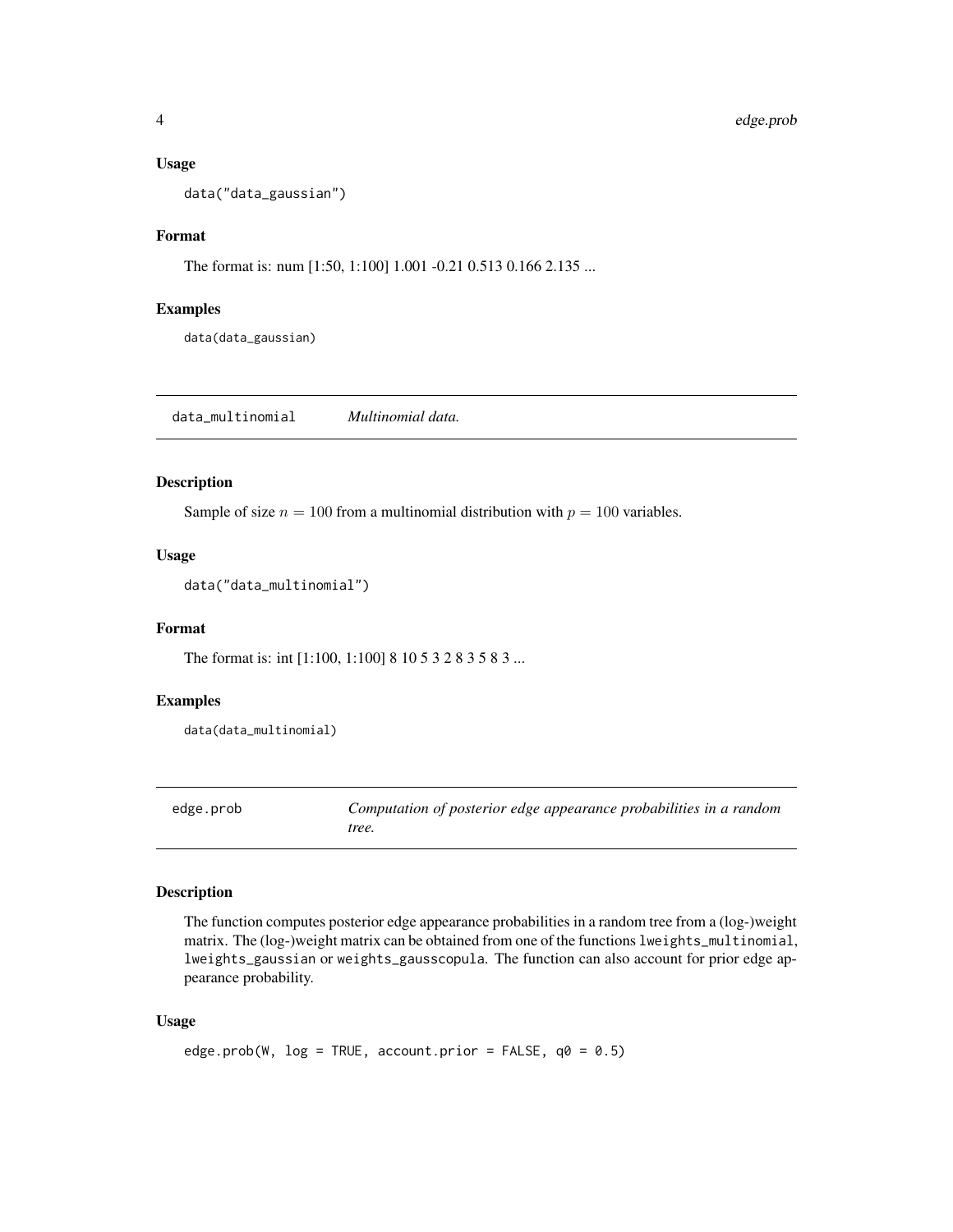#### <span id="page-4-0"></span>**Arguments**

| W   | (log-)weight matrix                                    |
|-----|--------------------------------------------------------|
| log | TRUE when using a log-weight matrix, FALSE otherwise.  |
|     | account prior FALSE for no accounting, TRUE otherwise. |
| q0  | Desired prior edge appearance probability.             |

# Value

prob Posterior edge appearance probability matrix.

# Author(s)

Loïc Schwaller

# References

This package implements the method described in the paper "Bayesian Inference of Graphical Model Structures Using Trees" by L. Schwaller, S. Robin, M. Stumpf, 2015 (submitted and availavable on arXiv).

#### Examples

```
library('saturnin')
data(data_gaussian)
W <- lweights_gaussian(data_gaussian)
prob \leq edge.prob(W, log = TRUE, account.prior = TRUE, q0 = 0.5)
```
lweights\_gaussian *Computation of the log-weight matrix in a gaussian setting.*

#### Description

The function computes the log-weights of all edges in a gaussian setting. The result should be used in [edge.prob](#page-3-1) with argument log set to TRUE. Usual values are used as default for the prior normal-Wishart hyperparameters. Computation can be parallelized by setting nbcores to more than 2. Parallelization relies on parallel.

#### Usage

```
lweights_gaussian(data,
      a = \text{ncol}(data),
      mu = numeric(p),
      au = 1,T = diag(ncol(data),ncol(data)),
      nbcores = 1)
```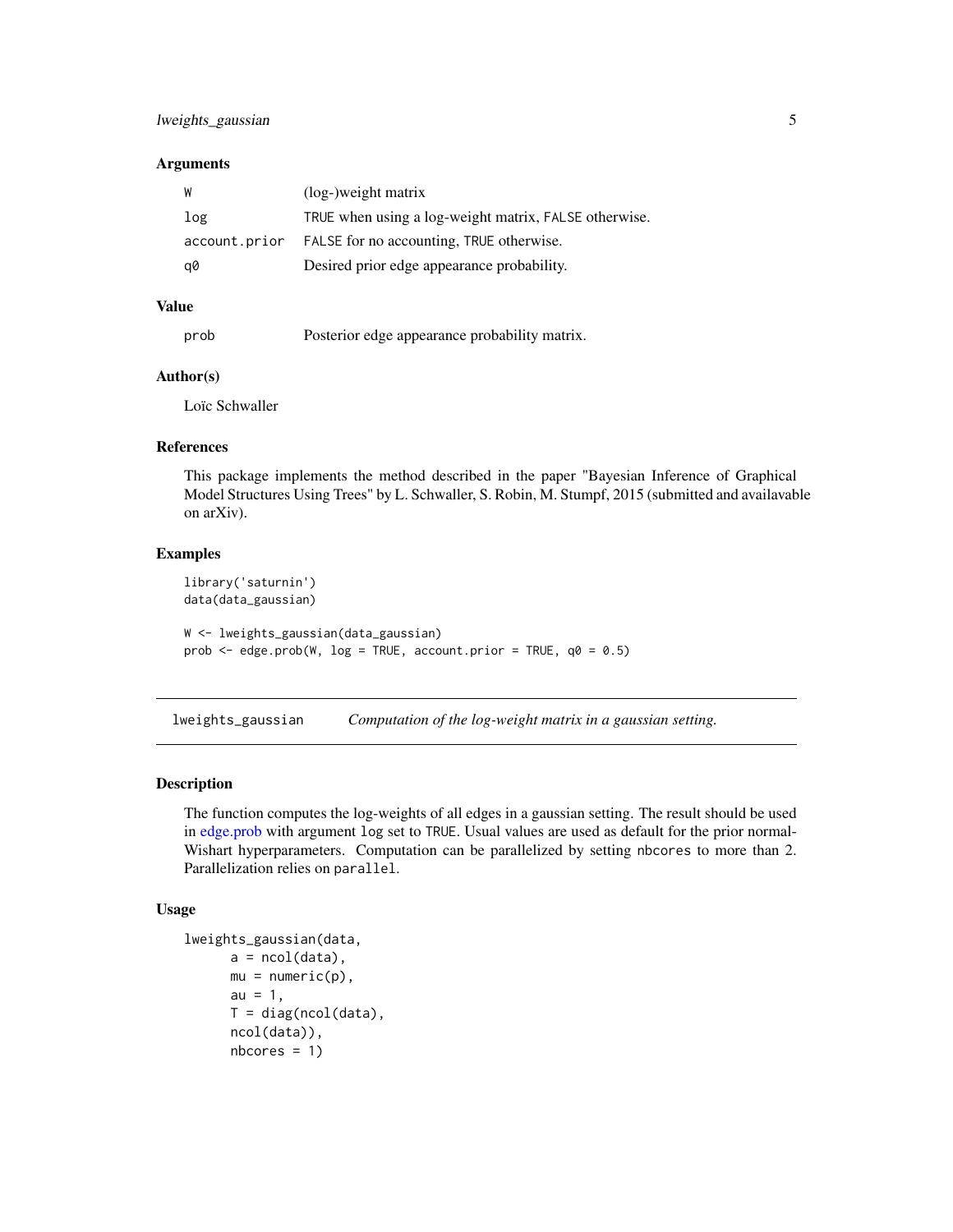#### <span id="page-5-0"></span>**Arguments**

| data    | Matrix containing continuous data.                           |
|---------|--------------------------------------------------------------|
| a       | Prior degree of freedom of the normal-Wishart distribution.  |
| mu      | Prior mean for the mean of the normal-Wishart distribution.  |
| au      | Prior relative precision of the normal-Wishart distribution. |
|         | Prior scale matrix of the normal-Wishart distribution.       |
| nbcores | Number of cores to be used in parallelized computation.      |
|         |                                                              |

# Value

W log-weight matrix

### Author(s)

Loïc Schwaller

# References

This package implements the method described in the paper "Bayesian Inference of Graphical Model Structures Using Trees" by L. Schwaller, S. Robin, M. Stumpf, 2015 (submitted and availavable on arXiv).

# Examples

```
library('saturnin')
data(data_gaussian)
W <- lweights_gaussian(data_gaussian)
prob <- edge.prob(W, log = TRUE)
```
<span id="page-5-1"></span>lweights\_multinomial *Computation of the log-weight matrix in a multinomial setting.*

#### Description

The function computes the log-weights of all edges in a multinomial setting. The result should be used in [edge.prob](#page-3-1) with argument log set to TRUE. Prior counts can be generated using the function prior\_unif\_dirichlet. Computation can be parallelized by setting nbcores to more than 2. Parallelization relies on parallel.

# Usage

```
lweights_multinomial(data, prior = defaut.prior, nbcores = 1)
```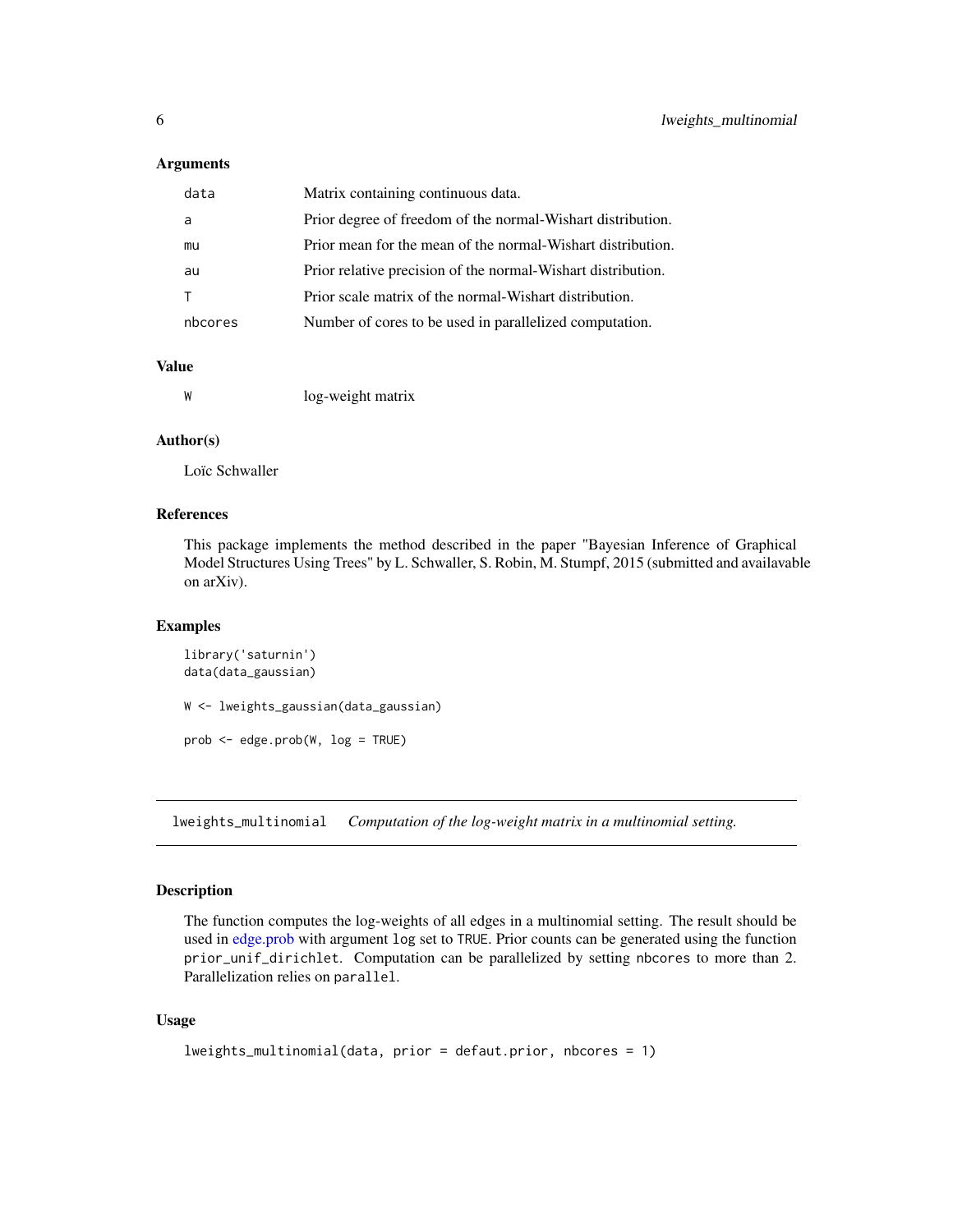# <span id="page-6-0"></span>Arguments

| data    | Matrix containing discrete data.                        |
|---------|---------------------------------------------------------|
| prior   | Prior to be used for the Dirichlet distribution.        |
| nbcores | Number of cores to be used in parallelized computation. |

# Value

W log-weight matrix.

# Author(s)

Loïc Schwaller

# References

This package implements the method described in the paper "Bayesian Inference of Graphical Model Structures Using Trees" by L. Schwaller, S. Robin, M. Stumpf, 2015 (submitted and availavable on arXiv).

# Examples

```
library('saturnin')
data(data_multinomial)
W <- lweights_multinomial(data_multinomial)
prob <- edge.prob(W, log = TRUE)
```
prior\_unif\_dirichlet *Uniform prior counts for the hyper-Dirichlet distribution.*

# Description

The function generates a  $(r, r, p, p)$ -array filled with uniform counts for the hyper-Dirichlet distribution used as prior in [lweights\\_multinomial](#page-5-1) when there are  $p$  variables with  $r$  levels. Neq is the equivalent prior sample size.

# Usage

```
prior_unif_dirichlet(p, r, Neq = 0.5 * r^2)
```
# Arguments

| р   | Number of variables.    |
|-----|-------------------------|
| r   | Number of levels.       |
| Nea | Equivalent sample size. |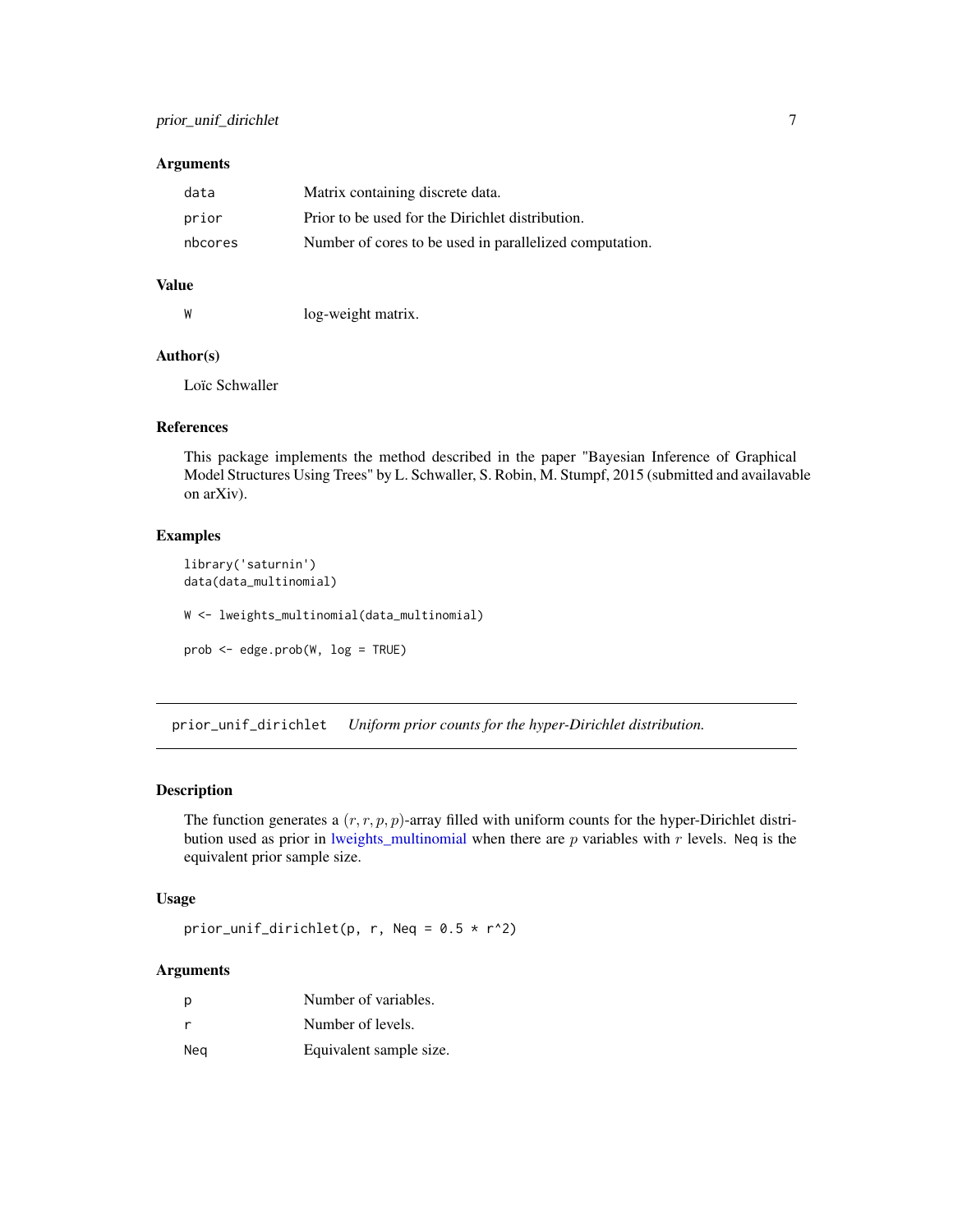# <span id="page-7-0"></span>Value

prior  $A(r, r, p, p)$ -array containings counts.

# Author(s)

Loïc Schwaller

# References

This package implements the method described in the paper "Bayesian Inference of Graphical Model Structures Using Trees" by L. Schwaller, S. Robin, M. Stumpf, 2015 (submitted and availavable on arXiv).

# Examples

library('saturnin')  $p$  <- 100  $r$  <- 10 prior <- prior\_unif\_dirichlet(p,r)

weights\_gausscopula *Computation of the weight matrix in a gaussian copula setting.*

#### Description

The function computes the weights of all edges in a gaussian copula setting. The result should be used in [edge.prob](#page-3-1) with argument log set to FALSE. The function brings the values of all variables back to [0; 1] by computing univariate empirical cdf functions. The prior distribution for the correlation of the bivariate gaussian copulas prior can be set to either "uniform" or "beta". Beta prior is understood as a beta distribution with a change of variables to bring it back to  $[-1; 1]$ . Computation can be parallelized by setting nbcores to more than 2. Parallelization relies on parallel.

#### Usage

```
weights_gausscopula(data, prior_type = "uniform", a = 1, b = 1, nbcores = 1)
```
# Arguments

| data       | Matrix containing the data.                             |
|------------|---------------------------------------------------------|
| prior_type | Prior to be used for the correlation.                   |
| a          | Shape parameter 1 for beta prior.                       |
| h          | Shape parameter 2 for beta prior.                       |
| nbcores    | Number of cores to be used in parallelized computation. |

# Value

W weight matrix.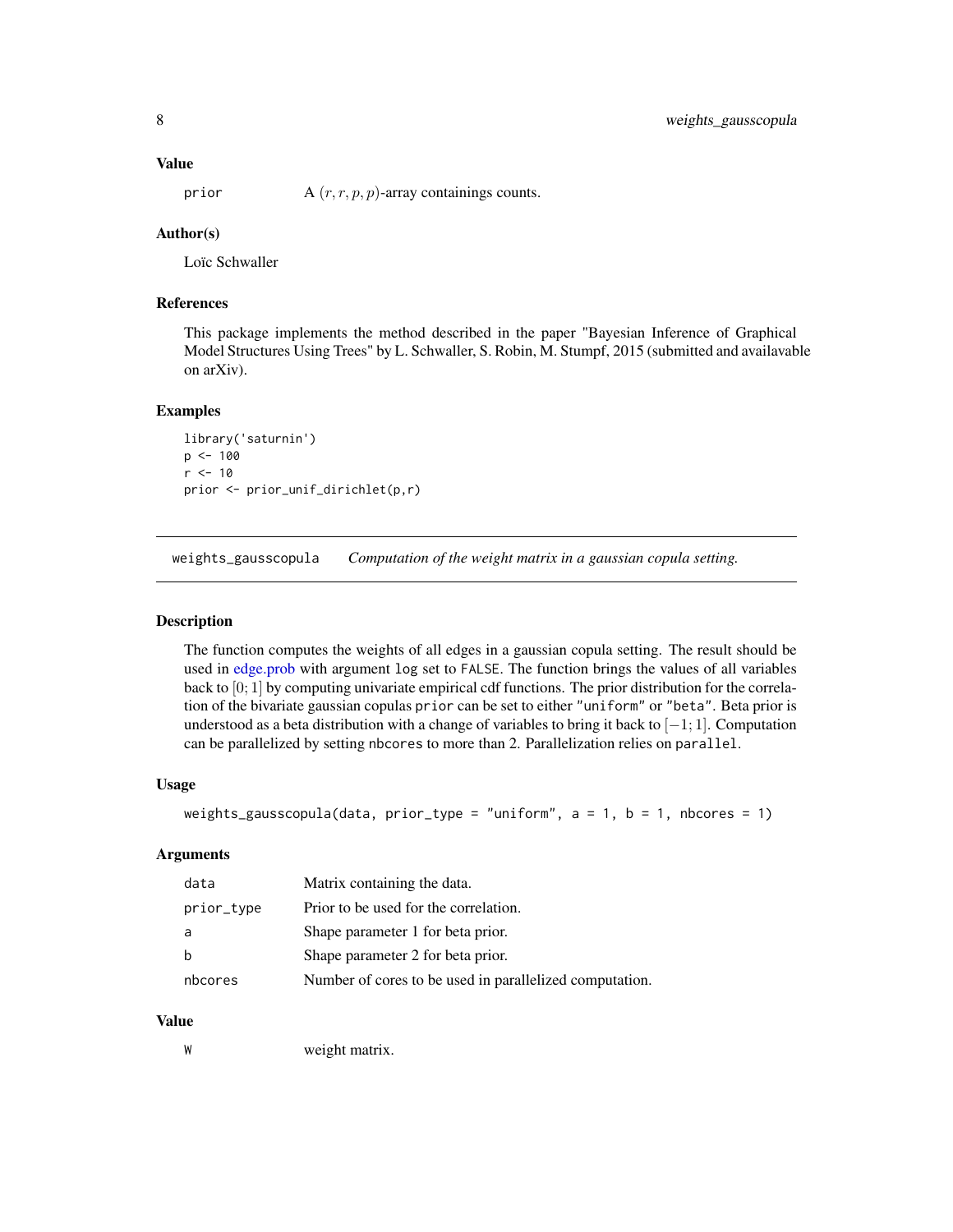weights\_gausscopula 9

# Author(s)

Loïc Schwaller

# References

This package implements the method described in the paper "Bayesian Inference of Graphical Model Structures Using Trees" by L. Schwaller, S. Robin, M. Stumpf, 2015 (submitted and availavable on arXiv).

# Examples

library('saturnin') data(data\_multinomial)

W <- weights\_gausscopula(data\_multinomial)

```
prob <- edge.prob(W, log = FALSE)
```